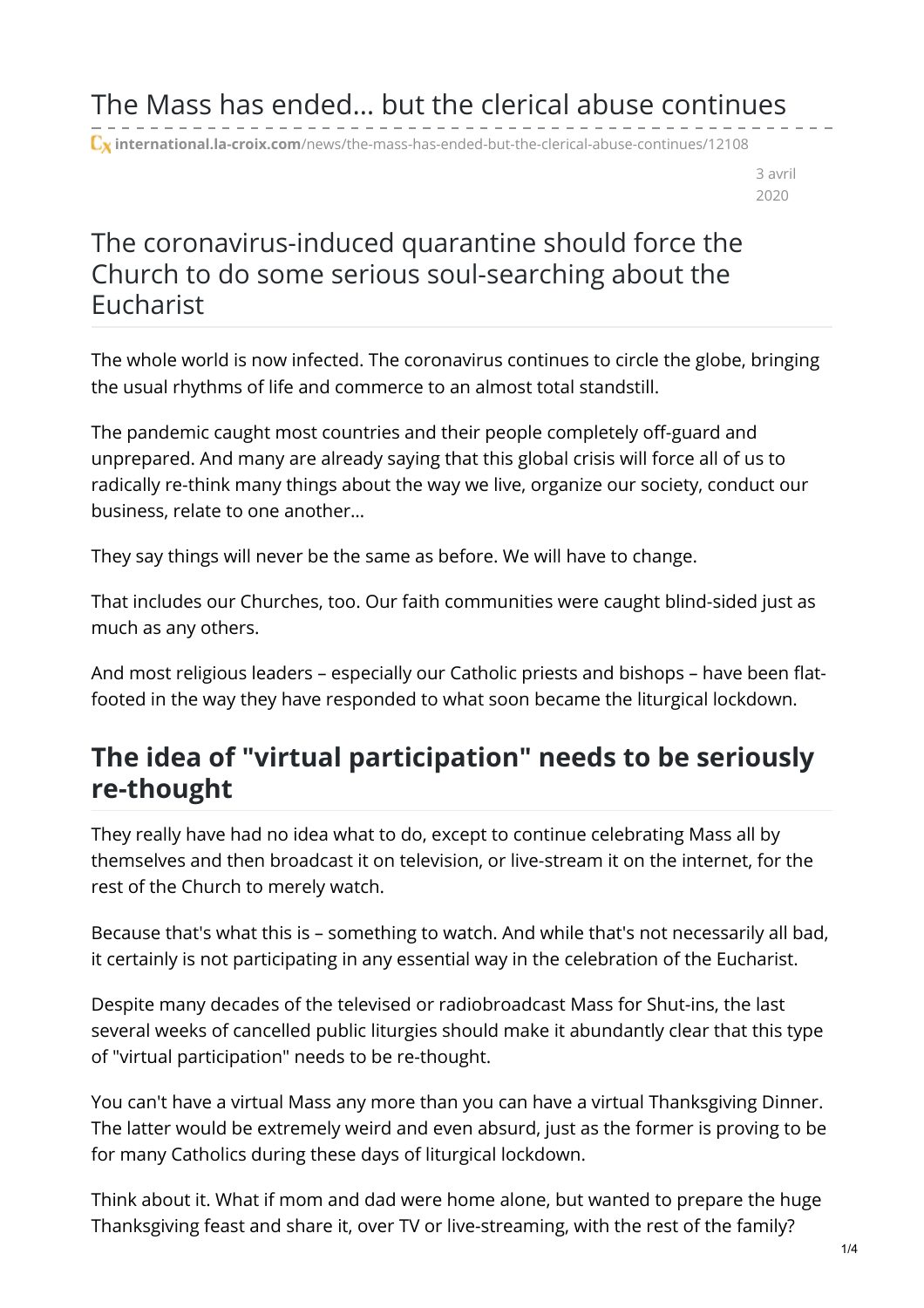### **From absurd to cruel**

To make the analogy work, let's say that the kids and relatives who are joining this virtual feast have no possibility of preparing their own meal. They can only watch as mom and dad perform the holiday ritual. And then they watch their parents eat, while they have nothing.

And to further strengthen the analogy, the parents would strongly urge – if not demand – their children to play along with this charade.

This would not only be absurd. It would be cruel.

True and loving parents would not put their children through such a thing. But even if they dared, only those children who have grown up being abused would put up with such depravity.

Good parents do not deprive their children. If their kids can't eat, neither will they.

#### **Only those who eat can be nourished**

Obviously, the analogy is not exact because we are not talking about any normal meal when we are talking about the Eucharist. It is a sacrificial meal; a meal/sacrifice commemorated around an altar/table.

The meal aspect of the Eucharistic celebration cannot be separated from its sacrificial aspect. But it must not be minimalized to the point of almost being completely eliminated, as it is for more than 99% of the Church's members during these virtual Masses.

Only those who eat can be nourished. This is how the Church has always understood the words of Jesus, "Take this all of you and eat of it."

Even when frequent communion was not practiced, the Fourth Lateran Council (1215) established what came to be known as the "Easter duty", obliging Catholics to confess their sins to a priest at least once a year and receive the Eucharist during the Easter Season.

This liturgical season continues until May 31<sup>st</sup>this year. And, hopefully, by then Catholics in most places will have been able to begin worshipping together again.

But in the meantime, is virtual Mass really necessary or helpful?

### **Eucharist theology that's inadequate and schizophrenic**

The liturgical lockdown has shown us that the Church is more fully cleric-centered than most of us would like to admit. It has also revealed inadequacies and even a type of schizophrenia in our theology about the Eucharist.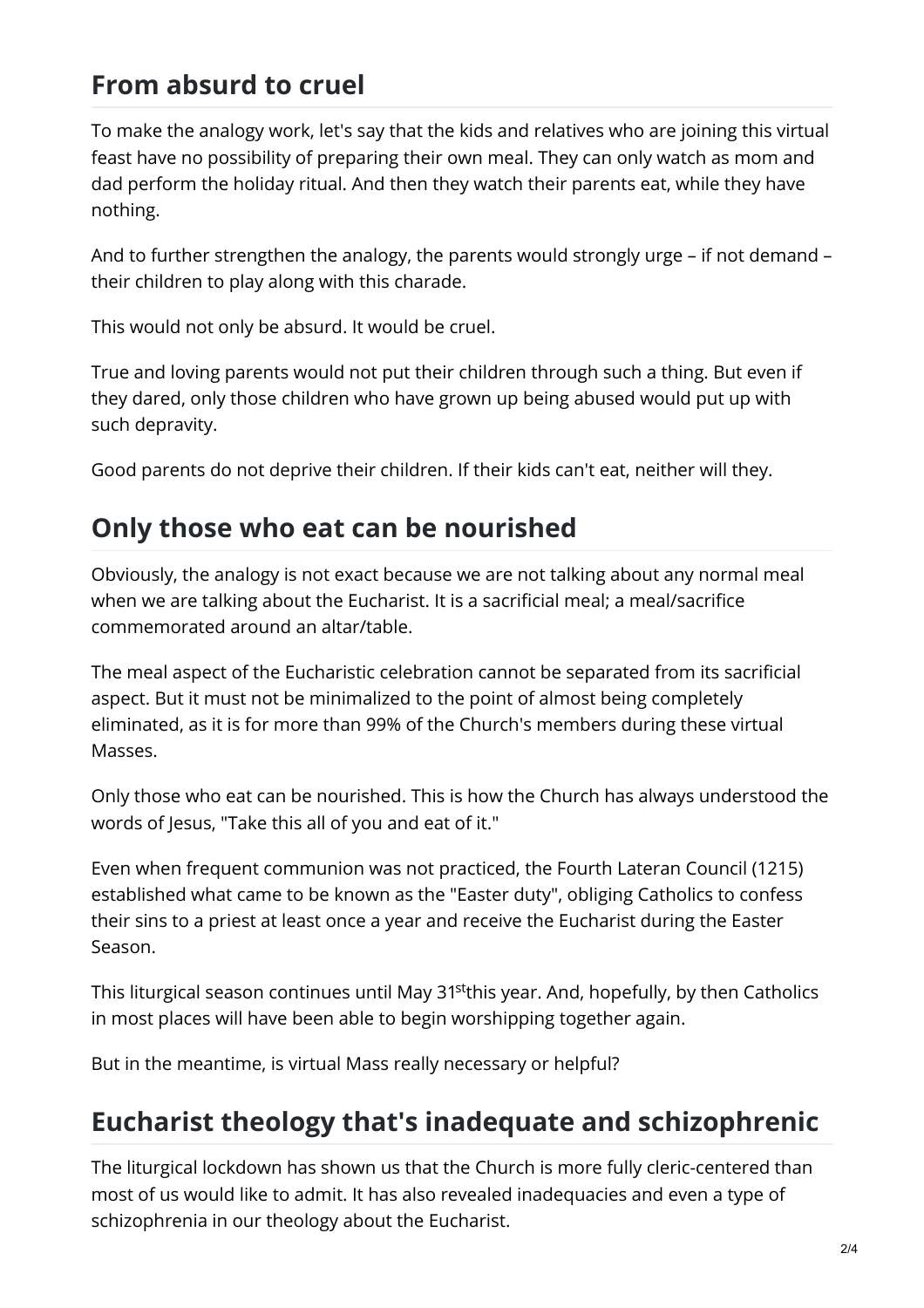It is caught somewhere between a post-Tridentine legalistic/mechanical view of the sacraments and a post-Vatican II understanding/recovery of baptism as the prime sacrament that makes one a member of, not just the Church, but also a member of the common priesthood.

Those who are ordained to Holy Orders are more properly called presbyters. They have been ordained to organize and lead the community's worship. But the priestly character is shared by the entire community of the baptized and is present in the worshipping assembly.

Our theologians and pastors must discern more attentively and reflect more deeply on this reality. This will certainly lead to wider, though perhaps more subtle ramifications for how we understand and celebrate the Eucharist.

### **"Extraneous props at a clerical drama"**

It was astonishing to read a [document](http://www.chiesainumbria.it/vescovi-umbri-alla-pandemia-del-coronavirus-sostituiamo-la-pandemia-della-preghiera-e-della-tenerezza/) that the bishops from the Italian region of Umbria published on March 31 to justify priests celebrating Mass alone without the presence of anyone else.

"The assembly participates in the celebration but is not a constitutive part of the sacramental action, as is the ordained minister, presbyter or bishop," the bishops wrote.

"This is clearly not what the People of God need to hear – that they are extraneous props at a clerical drama," commented a friend, who happens to be a presbyter.

It's not clear who wrote the bishops' document, but the author states some even more disturbing things that underline the Church's theological (and ecclesiological) schizophrenia surrounding the Eucharist.

No matter, the men who lead the 13 dioceses located in Umbria are ultimately responsible for the content.

## **A cardinal and two former top Vatican officials**

And it is alarming that one of them is the president of the Italian Episcopal Conference (Cardinal Gualtiero Bassetti), while another is a former secretary of the Congregation for Divine Worship and Discipline of the Sacraments (Archbishop Domenico Sorrentino).

The person who actually signed and published the text is the regional conference's president, Archbishop Renato Boccardo.

He's a career papal diplomat and longtime Vatican official who rose to become the second-in-command of Vatican City State. He also worked in the papal liturgical ceremonies office for a number of years.